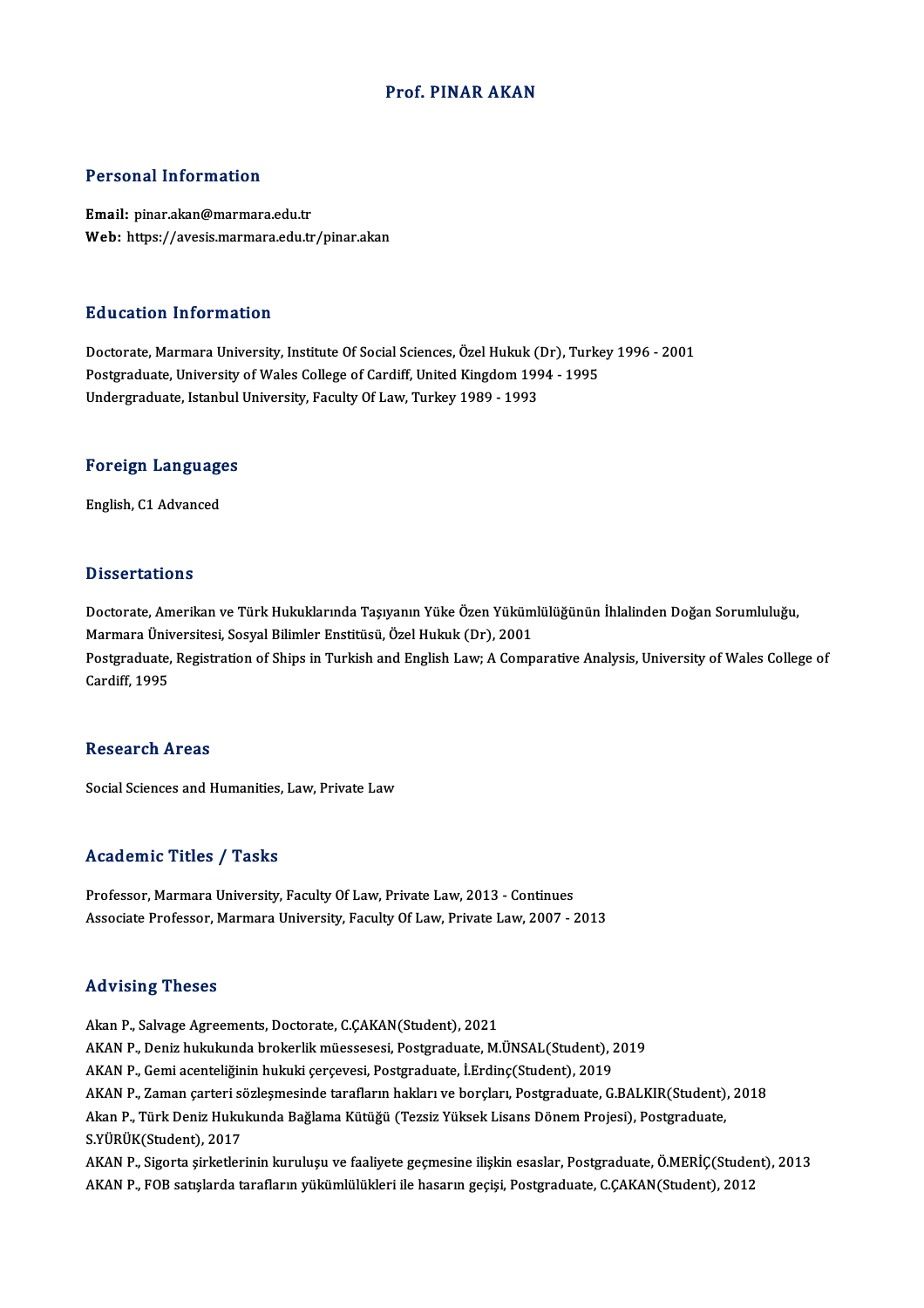# Articles Published in Other Journals

## rticles Published in Other Jou<br>I. Turkish Maritime Law Update<br>Alma B I. Turkish Maritime Law Update<br>Akan P. Turkish Maritime Law Update<br>Akan P.<br>Anuario De Derecho Maritimo, no.4, pp.100-120, 2014 (Refereed Journals of Other Institutions)<br>Book Boyjawy Consumer ADB in Europe (Civil Iustice Systems) II. Book Review: Consumer ADR in Europe (Civil Justice Systems)<br>Akan P. Anuaric<br><mark>Book R</mark><br>Akan P. Lloyd's Maritime And Commercial Law Quarterly, no.1, pp.100-115, 2013 (Refereed Journals of Other Institutions) Akan P.<br>Lloyd's Maritime And Commercial Law Quarterly, no.1, pp.100-115, 201<br>III. Konişmento Sözleşmesi Uyarınca Yük Sahibinin Yükümlülükleri<br>Akan B. Lloyd's<br><mark>Konişm</mark><br>Akan P.<br>Kazancı Konişmento Sözleşmesi Uyarınca Yük Sahibinin Yükümlülükleri<br>Akan P.<br>Kazancı Hakemli Hukuk Dergisi, vol.2, pp.15-35, 2005 (Other Refereed National Journals)<br>Amerikan Hukukunda Donatanın Kanuni Sonumluluğu'nun Sınırlandırılm Akan P.<br>IV. Aazancı Hakemli Hukuk Dergisi, vol.2, pp.15-35, 2005 (Other Refereed National Journals)<br>IV. Amerikan Hukukunda Donatanın Kanuni Sorumluluğu'nun Sınırlandırılması Hakkı<br>Akan B Kazancı<br>**Amerik**<br>Akan P. Amerikan Hukukunda Donatanın Kanuni Sorumluluğu'nun Sınırlandırılması Hal<br>Akan P.<br>Kazancı Hakemli Hukuk Dergisi, vol.1, pp.20-40, 2005 (Other Refereed National Journals)<br>Doniz Hukuku'nda İsvenenin Gismani Zanan Sorumluluğu Akan P.<br>Kazancı Hakemli Hukuk Dergisi, vol.1, pp.20-40, 2005 (Other Refereed National Journals)<br>V. Deniz Hukuku'nda İşverenin Cismani Zarar Sorumluluğunu Düzenleyen Amerikan Jones Yasasının<br>Türk Deniz İs Kanunu'ne Yana Kazancı Hakemli Hukuk Dergisi, vol.1, pp.2<br>Deniz Hukuku'nda İşverenin Cismani<br>Türk Deniz İş Kanunu'na Yansımaları<br>Akan B Türk Deniz İş Kanunu'na Yansımaları<br>Akan P.

Türk Deniz İş Kanunu'na Yansımaları<br>Akan P.<br>Milletlerarası Özel Hukuk Bülteni, Prof.Dr.Sevin TOLUNER'e Armağan, vol.24, no.1, pp.15-32, 2004 (Other Refereed Akan P.<br>Milletlerarası Özel I<br>Nästanel: Avanya<br>Müstanel: Avanya National Journals)

## VI. Müşterek Avarya ve NewJason Klozu

Müşterek Avarya ve New Jason Klozu<br>Akan P.<br>Prof.Dr.Ergun Önen'in Anısına Armağan, Marmara Üniversitesi Hukuk Fakültesi, vol.1, no.1, pp.123-139, 2003<br>(National Non Befereed Journal) Akan P.<br>Prof.Dr.Ergun Önen'in Anısına Arı<br>(National Non-Refereed Journal)<br>Angle Amerikan Hukukunda K Prof.Dr.Ergun Önen'in Anısına Armağan, Marmara Üniversitesi Hukuk Fakültesi, vol.1, no.<br>(National Non-Refereed Journal)<br>VII. Anglo-Amerikan Hukukunda Kılavuzluk Müessesesi ve Kılavuzun Sorumluluğu<br>Akan B

## (Nation<br>**Anglo-4**<br>Akan P.

Anglo-Amerikan Hukukunda Kılavuzluk Müessesesi ve Kılavuzun Sorumluluğu<br>Akan P.<br>Prof.Dr.Fahiman Tekil'in Anısına Armağan, Marmara Üniversitesi Hukuk Fakültesi, vol.1, pp.71-79, 2003 (National Akan P.<br>Prof.Dr.Fahiman Tekil'ii<br>Non-Refereed Journal)<br>Mahkama Kananlan, L Prof.Dr.Fahiman Tekil'in Anısına Armağan, Marmara Üniversitesi Hukuk Fakültesi, vol.1, <sub>I</sub><br>Non-Refereed Journal)<br>VIII. Mahkeme Kararları Işığında 1990 tarihli Amerikan Deniz Kirliliği Yasası(OPA)

## Non-Re<br>Mahker<br>Akan P. Mahkeme Kararları Işığında 1990 tarihli Amerikan Deniz Kirliliği Yasası(O)<br>Akan P.<br>Ankara Barosu Dergisi, vol.3, no.1, pp.71-79, 2002 (National Non-Refereed Journal)<br>Amerikan Deniz Tigeneti Hukuku'nde Tehkim Akan P.<br>Ankara Barosu Dergisi, vol.3, no.1, pp.71-79, 2002 (<br>IX. Amerikan Deniz Ticareti Hukuku'nda Tahkim

- Ankara<br><mark>Amerik</mark><br>Akan P.<br>Maltara
- 

Amerikan Deniz Ticareti Hukuku'nda Tahkim<br>Akan P.<br>Maltepe Üniversitesi Hukuk Fakültesi Dergisi, no.1, pp.121-131, 2002 (National Refreed University Journal)<br>Sanma Halinda Taayyanın Sanumlulužu

## Akan P.<br>Maltepe Üniversitesi Hukuk Fakültesi Dergis<br>X. Sapma Halinde Taşıyanın Sorumluluğu<br>Akan P. Maltepe<br>S<mark>apma</mark><br>Akan P.<br>Marmar

MarmaraÜniversitesiHukukFakültesi,Prof.Dr.NuriÇelik'inAnısınaArmağan,vol.1,no.1,pp.693-705,2001 (National Non-Refereed Journal) Marmara Üniversitesi Hukuk Fakültesi, Prof.Dr.Nuri Çelik'in Anısına Armağa<br>(National Non-Refereed Journal)<br>XI. Taşıyanın Gemiyi Sefere Elverişli Halde Bulundurma Yükümlülüğü<br>Akan B

## (Nation<br>Taşıyaı<br>Akan P. Akan P.<br>Prof. Dr. Tahir Çağa'nın Anısına Armağan, İstanbul Üniversitesi Hukuk Fakültesi, vol.1, no.1, pp.1-13, 2000

Akan P.<br>Prof. Dr. Tahir Çağa'nın Anısına A<br>(National Non-Refereed Journal)<br>Caranti Maktubu Karaılığı Ver

## XII. Garanti Mektubu Karşılığı Verilen Temiz Konişmentoda Zarar Kavramı<br>Akan P. (Nation<br>Garant<br>Akan P.<br>Peniz H

Deniz Hukuku Dergisi, vol.4, no.1, pp.119-128, 1999 (National Non-Refereed Journal)

## Books&Book Chapters

ooks & Book Chapters<br>I. The Effect of the Arbitration Clause Incorporated in a Bill of Lading to Third Persons<br>AKAN P No & Be<br>The Effe<br>AKAN P.<br>in: Marit

AKAN P.<br>in: Maritime Law in Motion, Proshanto K. MUKHERJEE, Maximo Q. MEIJA , Jr., Jingjing XU, Editor, Springer Nature Switzerland AG, CHAM, pp.1-14, 2020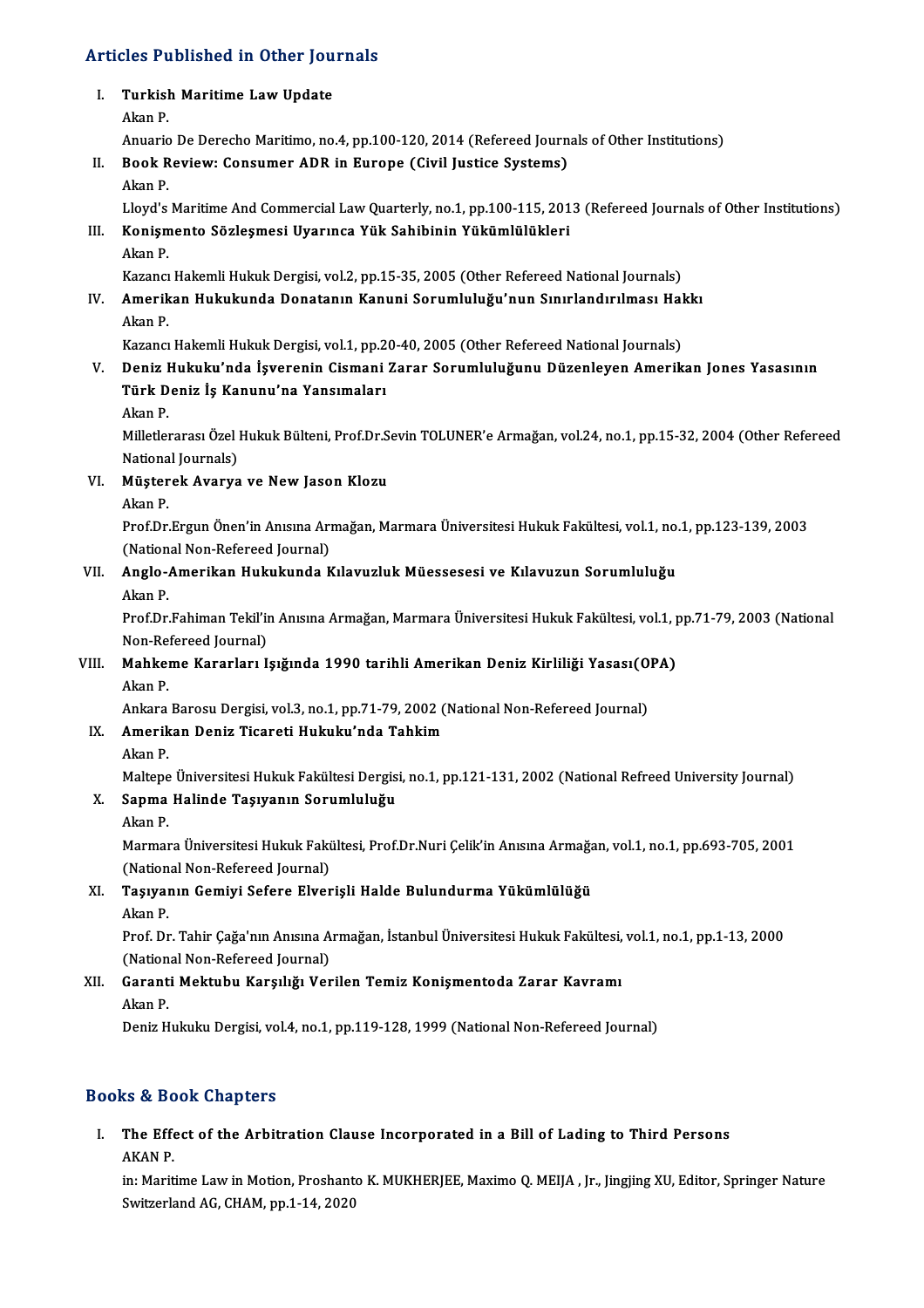II. Current Problems in International Maritime Law, Liber Amicorum in Loving Memory of Prof.A.N.<br>Vianneneules Current Proble<br>Yiannopoulos<br>Almp P. (Editor) **Current Proble<br>Yiannopoulos<br>Akan P. (Editor)**<br>Adelet Yennevi Yi<mark>annopoulos</mark><br>Akan P. (Editor)<br>Adalet Yayınevi, Ankara, 2017<br>Tunkish Salvage Agreement

Akan P. (Editor)<br>Adalet Yayınevi, Ankara, 2017<br>III. Turkish Salvage Agreement (TURKS 2015)<br>Akan P. Adalet Y<br>**Turkisl**<br>Akan P.<br>in: Curr Turkish Salvage Agreement (TURKS 2015)<br>Akan P.<br>in: Current Problems in International Maritime Law, Liber Amicorum in Loving Memory of Prof.A.N. Yiannopoulos, Akan P.<br>in: Current Problems in International Maritime Law, Liber An<br>Pınar AKAN, Editor, Adalet Yayınevi, Ankara, pp.25-46, 2017<br>Arabulusuluk ve Deniz Hukuku'na İlişkin İhtilaflarda l in: Current Problems in International Maritime Law, Liber Amicorum in Lov<br>Pınar AKAN, Editor, Adalet Yayınevi, Ankara, pp.25-46, 2017<br>IV. Arabuluculuk ve Deniz Hukuku'na İlişkin İhtilaflarda Uygulanması<br>Akan B Pinar Al<br>**Arabul**<br>Akan P. <mark>Arabuluculuk ve Deniz Huk</mark><br>Akan P.<br>Adalet Yayınevi, Ankara, 2013<br>Deniz Tesumesılığında Tesu Akan P.<br>Adalet Yayınevi, Ankara, 2013<br>V. Deniz Taşımacılığında Taşıyanın Yüke Özen Yükümlülüğünün İhlalinden Doğan Sorumluluğu (2007)<br>Akan P. Adalet Yayınevi, Ankara, 2013

De<mark>niz Taşımacılığında Taşıy</mark><br>Akan P.<br>Adalet Yayınevi, Ankara, 2007<br>Deniz Hukukunda Ceminin

Akan P.<br>Adalet Yayınevi, Ankara, 2007<br>VI. Deniz Hukukunda Geminin Enkaz Haline Gelmesinin Hukukî Niteliği ve Sonuçları (2005)<br>Also B. Adalet Y<br><mark>Deniz I</mark><br>Akan P. Deniz Hukukunda Geminin E<br>Akan P.<br>Kazancı Yayınevi, Ankara, 2005

## Kazancı Yayınevi, Ankara, 2005<br>Refereed Congress / Symposium Publications in Proceedings

efereed Congress / Symposium Publications in Proceedings<br>I. Shipowner's Liability in Vessel Source Pollution Damage under Turkish Maritime Law<br>Akan P ے عامد<br>Shipow<br>Akan P. Shipowner's Liability in Vessel Source Pollution Damage under Turkish Maritime Law<br>Akan P.<br>Oil Spills in the Mediterranean and Black Sea Regions, 2nd. International Conference, İstanbul, Turkey, 31 October -<br>03 November 20

Akan P.<br>Oil Spills in the Mediterranean<br>03 November 2000, pp.24-32

# 03 November 2000, pp.24-32<br>Activities in Scientific Journals

International Transport Law Review, Scientific Committee Membership, 2017 - Continues Anternational Transport Law Review, Scientific Committee Membership, 2017 - Continues<br>Anuario de Derecho Marítimo (Yearbook on Maritime Law), Spain, Advisory Committee Member, 2014 - Continues<br>Kodin Has Üniversitesi Huluk International Transport Law Review, Scientific Committee Membership, 2017 - Continues<br>Anuario de Derecho Marítimo (Yearbook on Maritime Law), Spain, Advisory Committee Membe<br>Kadir Has Üniversitesi Hukuk Fakültesi Dergisi, Anuario de Derecho Marítimo (Yearbook on Maritime Law), Spain, A<br>Kadir Has Üniversitesi Hukuk Fakültesi Dergisi, Advisory Committee M<br>Legal Hukuk Dergisi, Advisory Committee Member, 2010 - Continues<br>Pegasta Tigaret Hululu: Kadir Has Üniversitesi Hukuk Fakültesi Dergisi, Advisory Committee Member, 2012 - Continues<br>Legal Hukuk Dergisi, Advisory Committee Member, 2010 - Continues<br>Regesta Ticaret Hukuku Dergisi, Advisory Committee Member, 2010 -

## **Scientific Refereeing**

Adalet Dergisi, Other Journals, January 2021 Berentific Refereensi<br>Adalet Dergisi, Other Journals, January 2021<br>TÜRKİYE ADALET AKADEMİSİ DERGİSİ, National Scientific Refreed Journal, January 2019<br>Anuaria de Dereche Marítime, Other journals, Ostaber 2014 Adalet Dergisi, Other Journals, January 2021<br>TÜRKİYE ADALET AKADEMİSİ DERGİSİ, National Scientific Re<br>Anuario de Derecho Marítimo, Other journals, October 2014<br>Kedir Has Üniversitesi Hulak Fekültesi Dergisi, Other Journal TÜRKİYE ADALET AKADEMİSİ DERGİSİ, National Scientific Refreed Journal, Ja<br>Anuario de Derecho Marítimo, Other journals, October 2014<br>Kadir Has Üniversitesi Hukuk Fakültesi Dergisi, Other Journals, January 2012<br>Pegesta Tisar Anuario de Derecho Marítimo, Other journals, October 2014<br>Kadir Has Üniversitesi Hukuk Fakültesi Dergisi, Other Journals,<br>Regesta Ticaret Hukuku Dergisi, Other Journals, January 2010<br>LECAL HUKUK DERGISL National Scientific Kadir Has Üniversitesi Hukuk Fakültesi Dergisi, Other Journals, January 2012<br>Regesta Ticaret Hukuku Dergisi, Other Journals, January 2010<br>LEGAL HUKUK DERGİSİ, National Scientific Refreed Journal, January 2010

## Scientific Consultations

DEHUKAM, Scientific Consultancy, Marmara University, Faculty Of Law, Private Law, Turkey, 2018 - Continues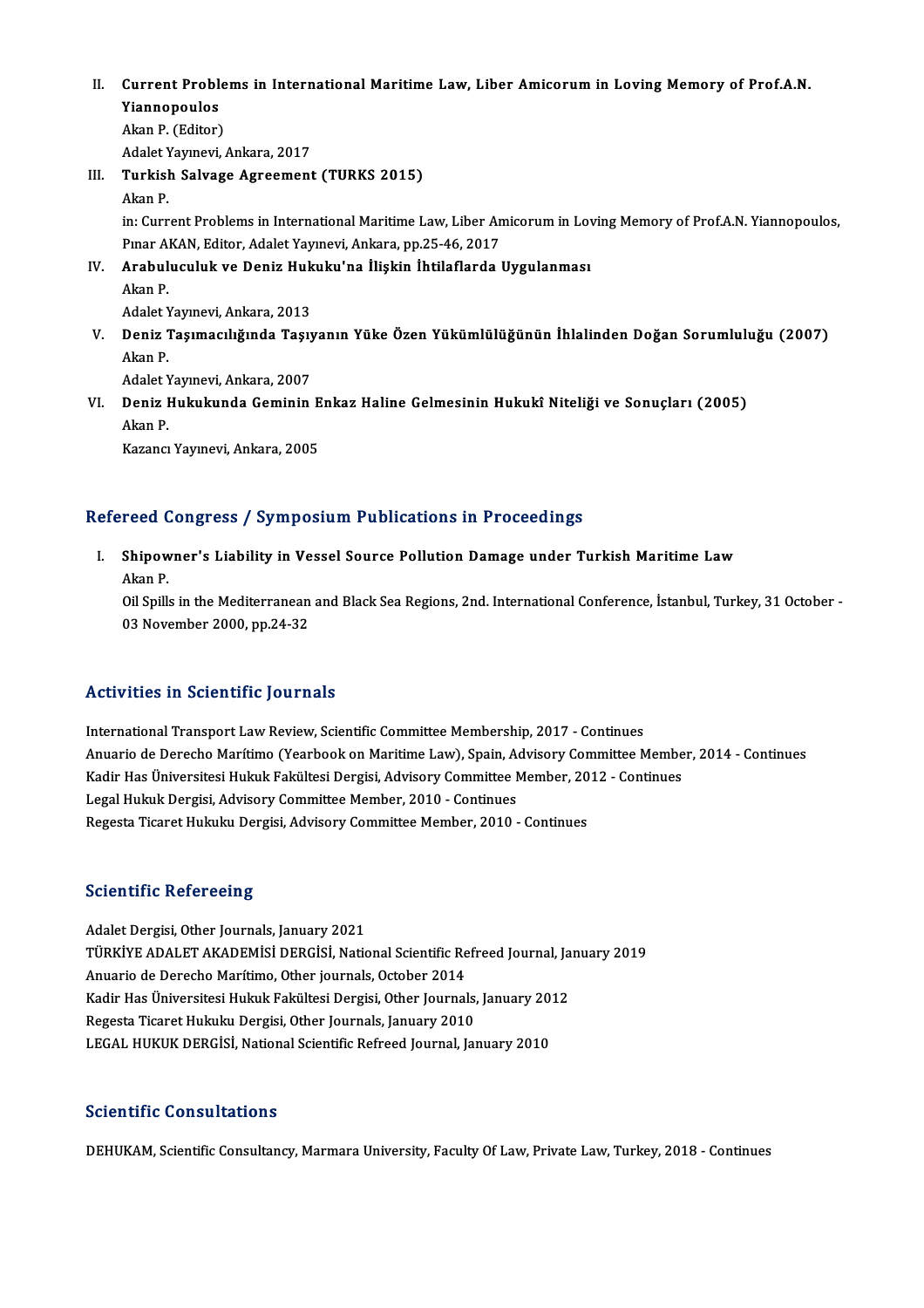## **Tasks In Event Organizations**

Tasks In Event Organizations<br>Akan P., ÇAKAN ÇAVUŞ C., International Symposium on Maritime and Insurance Law - Virtual Symposium II, Scientific<br>Congress, Turkay, Kesum 2021 Turkey, Carl Creaming<br>Akan P., ÇAKAN ÇAVUŞ C., Inter<br>Congress, Turkey, Kasım 2021 Akan P., ÇAKAN ÇAVUŞ C., International Symposium on Maritime and Insurance Law - Virtual Symposium II, Scientific<br>Congress, Turkey, Kasım 2021<br>Akan P., ÇAKAN ÇAVUŞ C., International Symposium on Maritime and Insurance Law

Congress, Turkey, Kasım 2021<br>Akan P., ÇAKAN ÇAVUŞ C., Intern<br>Congress, Turkey, Haziran 2021<br>Akan B. Tigarat Hukuku Kongres Akan P., ÇAKAN ÇAVUŞ C., International Symposium on Maritime and Insur<br>Congress, Turkey, Haziran 2021<br>Akan P., Ticaret Hukuku Kongresi, Scientific Congress, Turkey, Şubat 2021<br>Akan P., Kurkkala Üniversitesi Huluk Fekültesi

Congress, Turkey, Haziran 2021<br>Akan P., Ticaret Hukuku Kongresi, Scientific Congress, Turkey, Şubat 2021<br>Akan P., Kırıkkale Üniversitesi Hukuk Fakültesi Ticaret Hukuku Sempozyumu 2021 - Sorunlar ve Çözüm Önerileri,<br>Ssianti Akan P., Ticaret Hukuku Kongresi, Scient<br>Akan P., Kırıkkale Üniversitesi Hukuk Fal<br>Scientific Congress, Turkey, Şubat 2021<br>Akan B. Gakan Cayue C. Eth. Internation Akan P., Kırıkkale Üniversitesi Hukuk Fakültesi Ticaret Hukuku Sempozyumu 2021 - Sorunlar ve Çözüm Önerileri,<br>Scientific Congress, Turkey, Şubat 2021<br>Akan P., Çakan Çavuş C., 5th. International Congress of Maritime and Adm

Scientific Congress, Turkey, Şubat 2021<br>Akan P., Çakan Çavuş C., 5th. International Congress of Maritime and Admiralty Law, Scientific Congress, İstanbul, Turkey,<br>Mayıs 2018

Akan P., 4th. International Congress of Maritime and Admiralty Law, Scientific Congress, İstanbul, Turkey, Mayıs 2016 Mayıs 2018<br>Akan P., 4th. International Congress of Maritime and Admiralty Law, Scientific Congress, İstanbul, Turkey, Mayıs 2016<br>Akan P., Bilateral Meeting Between Turkey-Italy on Transport and Logistics II, Scientific Con Akan l<br>Akan l<br>2015<br>Akan l Akan P., Bilateral Meeting Between Turkey-Italy on Transport and Logistics II, Scientific Congress, İstanbul, Turkey, N<br>2015<br>Akan P., 3rd.International Congress of Maritime and Admiralty Law, Scientific Congress, İstanbul,

2015<br>Akan P., 3rd.International Congress of Maritime and Admiralty Law, Scientific Congress, İstanbul, Turkey, Ekim 2014<br>Akan P., Bilateral Meeting Between Turkey-Italy on Transport and Logistics, Scientific Congress, İsta Akan l<br>Akan l<br>2014<br>Akan l Akan P., Bilateral Meeting Between Turkey-Italy on Transport and Logistics, Scientific Congress, İstanbul, Turkey, Mayıs<br>2014<br>Akan P., 2nd. International Congress of Maritime and Admiralty Law, Scientific Congress, İstanbu

2014<br>Akan P., 2nd. International Congress of Maritime and Admiralty Law, Scientific Congress, İstanbul, Turkey, Mayıs<br>Akan P., International Congress of Maritime and Admiralty Law, Scientific Congress, İstanbul, Turkey, Ek Akan P., International Congress of Maritime and Admiralty Law, Scientific Congress, İstanbul, Turkey, Ekim 2010<br>Invited Talks

I**nvited Talks**<br>Characteristics of Container Shipping and Legal Issues and Problems, Seminar, Antwerp Maritime Academy, Belgium,<br>May 2019 moved<br>Characteris<br>May 2019 Characteristics of Container Shipping and Legal Issues and Problems, Seminar, Antwerp Maritime Academy, Bel<sub>l</sub><br>May 2019<br>Containerization from Freight to Demurrage, Seminar, International Maritime Law Institute, Malta, Marc

May 2019<br>Containerization from Freight to Demurrage, Seminar, International Maritime Law Institute, Malta, March 2019<br>Issues and Problems in Container Shipping (MSC Mediterranean Shipping Company S.A. v. Cottonex Anstalt C Conference, 5th. International Congress of Maritime and Admiralty Law - Marmara Üniversitesi, Turkey, May 2018 Deniz Ticareti Hukukunda Örnek Olaylarla Arabuluculuk Müessesesinin Uygulanması, Conference, II. Arabuluculuk Conference, 5th. International Congress of Maritime and<br>Deniz Ticareti Hukukunda Örnek Olaylarla Arabuluculuk<br>Zirvesi - Arabuluculuk Derneği, Turkey, December 2017<br>Main Issues and Broblams in Container Shinning, Somina

Main Issues and Problems in Container Shipping, Seminar, 6th. International Research Seminar in Maritime, Port and<br>Transport Law - University of Bologna, Italy, June 2017 Zirvesi - Arabuluculuk Derneği, Turkey, December 2017<br>Main Issues and Problems in Container Shipping, Semina<br>Transport Law - University of Bologna, Italy, June 2017<br>Kontawer Tesungslkönun Özellikleri ve Tesurann Semin Main Issues and Problems in Container Shipping, Seminar, 6th. International Research Seminar in Maritime, Port<br>Transport Law - University of Bologna, Italy, June 2017<br>Konteyner Taşımacılığının Özellikleri ve Taşıyanın Soru

Transport Law - University of Bologna, Italy, June 2017<br>Konteyner Taşımacılığının Özellikleri ve Taşıyanın Sorumluluğu, Seminar, Özyeğin Üniversitesi, Turkey, May 2017<br>An Overlook to the Sector of Cruise Ship Activities, C Konteyner Taşımacılığının Özellikleri ve Taşıyan<br>An Overlook to the Sector of Cruise Ship Activiti<br>Law - Marmara Üniversitesi, Turkey, May 2016<br>Major Issues and Problems on Marine Cosualtie An Overlook to the Sector of Cruise Ship Activities, Conference, 4th. International Congress of Maritime and Admiralty<br>Law - Marmara Üniversitesi, Turkey, May 2016<br>Major Issues and Problems on Marine Casualties, Seminar, P

Law - Marmara Üniversitesi, Turkey, May 2016<br>Major Issues and Problems on Marine Casualties, Seminar, Ph.D Lecture, University of Bologna, Italy, February 201<br>New Contractual Profiles of Tourist Cruise Activity, Conference Major Issues and Problems on Marine Casualties, Seminar, Ph.D Lecture, Univer<br>New Contractual Profiles of Tourist Cruise Activity, Conference, Evoluzione della<br>organizzative dell'offerta turistica - University of Bologna, New Contractual Profiles of Tourist Cruise Activity, Conference, Evoluzione della domanda turistica e vuole forme<br>organizzative dell'offerta turistica - University of Bologna, Italy, February 2016<br>Removal of Wrecks under N

organizzative dell'offerta turistica - University of Bologna, Italy, February 2016<br>Removal of Wrecks under Nairobi Convention, Seminar, Ph.D. Lecture, University of Bologna, Italy, February 2016<br>Turkish Open Form 2015, Con Removal of Wrecks under Nairobi Convention, Seminar, Ph.D. Lecture, University of Bologna, Italy, February 2016<br>Turkish Open Form 2015, Conference, 3rd Annual Conference TransLawFer 2015 Elbasan Transport Law de lege<br>feren Turkish Open Form 2015, Conference, 3rd Annual Conference TransLawFer 2015 Elbasan Transport Law de lege<br>ferenda: Young Academics' Vision on Tomorrow's Transport Law - University Aleksander Xhuvani, Albania, Nover<br>2015 ferenda: Young Academics' Vision on Tomorrow's Transport Law - University Aleksander Xhuvani, Albania, November<br>2015<br>Port Regulation: The Present National Laws and the European Perspectives, Seminar, University of Bologna,

2015<br>Port R<br>2015<br>Turkis Port Regulation: The Present National Laws and the European Perspectives, Seminar, University of Bologna, Italy, J<br>2015<br>Turkish Maritime Law Update, Seminar, 4th International Research Seminar in Maritime, Port and Transpo

2015<br>Turkish Maritime Law Update, Seminar, 4th International Research Seminar in Maritime, Port and Transport Law -<br>University of Bologna, Italy, July 2015 Turkish Maritime Law Update, Seminar, 4th International Research Seminar in Maritime, Port and Transport Law -<br>University of Bologna, Italy, July 2015<br>Regulations of Turkish Port Authorities, Conference, Bilateral Meeting

University of Bologna, Italy, July 2015<br>Regulations of Turkish Port Authorities, Conference, Bilateral Meeting Between Turkey-Italy<br>II - Marmara Üniversitesi ve Ravenna Transport and Logistics Institute, Turkey, April 2015 Regulations of Turkish Port Authorities, Conference, Bilateral Meeting Between Turkey-Italy on Transport and Logist<br>II - Marmara Üniversitesi ve Ravenna Transport and Logistics Institute, Turkey, April 2015<br>Arabuluculuk ve

II - Marmara Üniversitesi ve Ravenna Transport and Logistics Institute, Turkey, April 2015<br>Arabuluculuk ve Deniz Hukuku İhtilaflarına Uygulanması, Conference, Uluslararası Taşımacılık, Yük Sigortaları, Rücu<br>Davaları, Uzlaş

Deniz Hukukunda Kurtarma, Conference, 1. Ulusal Gemi Trafik Hizmetleri Sempozyumu (8-9 Aralık 2014), Deniz Ticaret